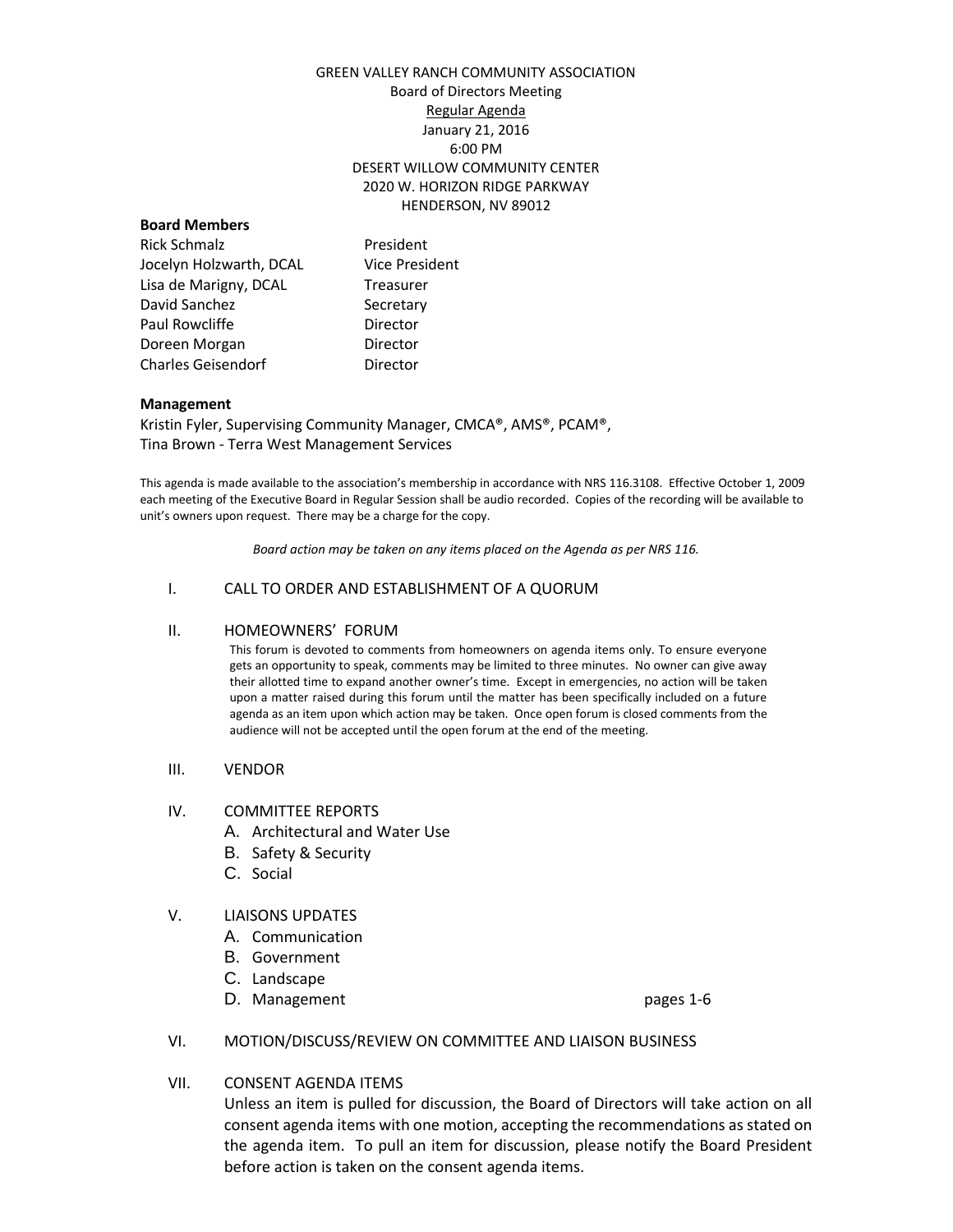|    | A. Approval of Minutes - November 19, 2015             | pages 7-12  |
|----|--------------------------------------------------------|-------------|
| В. | Approval of Minutes - December 10, 2015 Organization   | pages 13-14 |
|    | C. 2015 Approved Landscape Proposals Report            | pages 15-16 |
|    | D. 2016 Approved Landscape Proposals Report            | page 17     |
|    | E. Acceptance of Financials -October and November 2015 | pages 18-29 |
|    | F. Review of Litigation Disclosure                     | pages 30-36 |
|    | G. Next Meeting - February 18, 2016                    |             |
|    | H. Annual Calendar - Draft                             | pages 37-38 |
| L. | Priorities/Goals - Draft                               | page 39     |
| J. | Reserve Expense Report                                 | pages 40-42 |
|    | K. 2015 Reserve Projects moved to 2016                 | page 43     |
|    | 2016 Pending Reserve Projects                          | page 44     |
|    | M. 2017 Reserve Projects                               | page 45     |

- VIII. Open Sealed Bids Motion/Discuss/Review to approve management to open sealed bids
- IX. FINANCIAL

A. Treasurers Report

## X. UNFINISHED BUSINESS

- A. AMS Contract Motion/Discuss/Review to approve/deny/postpone the AMS contract with legal counsel changes (Vendor) pages 46-57
- B. Terra West Management Service contract Motion/Discuss/Review to approve/deny/postpone the Terra West contract with legal counsel changes (Vendor) pages 58-74
- C. District's Master Sign Plan Motion/Discuss/Review the final plans that were submitted to the City of Henderson (District) pages 75-91

# XI. NEW BUSINESS

- A. Tree Maintenance Contract Motion/Discuss/Review the current tree maintenance contract and approve/deny/motion to bid out the contract upon renewal (Holzwarth)
- B. Wolf, Rifkin, Shapiro, Schulman & Rabkin Motion/Discuss/Review to approve the increase of attorney fees (Vendor) pages 92-93
- C. Fountain Hills Pigeon Motion/Discuss/Review to approve/deny/postpone the request to pay half of the setup fee for pigeon control (Sub Association)

Pages 94-100

- D. Bella Vista ARC for wrought iron Motion/Discuss/Review to approve/deny/postpone the wrought iron ARC (Sub Association) pages 101-104
- E. Camelback Park Playground Motion/Discuss/Review to approve/deny/postpone to bid out the new park location and park equipment (Board) pages 105-114
- F. Holiday Lighting Motion/Discuss/Review to approve/deny/postpone not to exceed \$5,000 for management to do holiday lighting test (Holzwarth)
- G. West end Landscape Proposals to Landscape Architect Motion/Discuss/Review to approve/deny/postpone handing over all bids that were submitted for the west end landscaping to the landscape architect to create a scope (Rowcliffe) Page 115
- H. Investigate Association Multi-Purpose Building Motion/Discuss/Review to investigate Association multi-purpose building feasibility and cost

pages 116-119